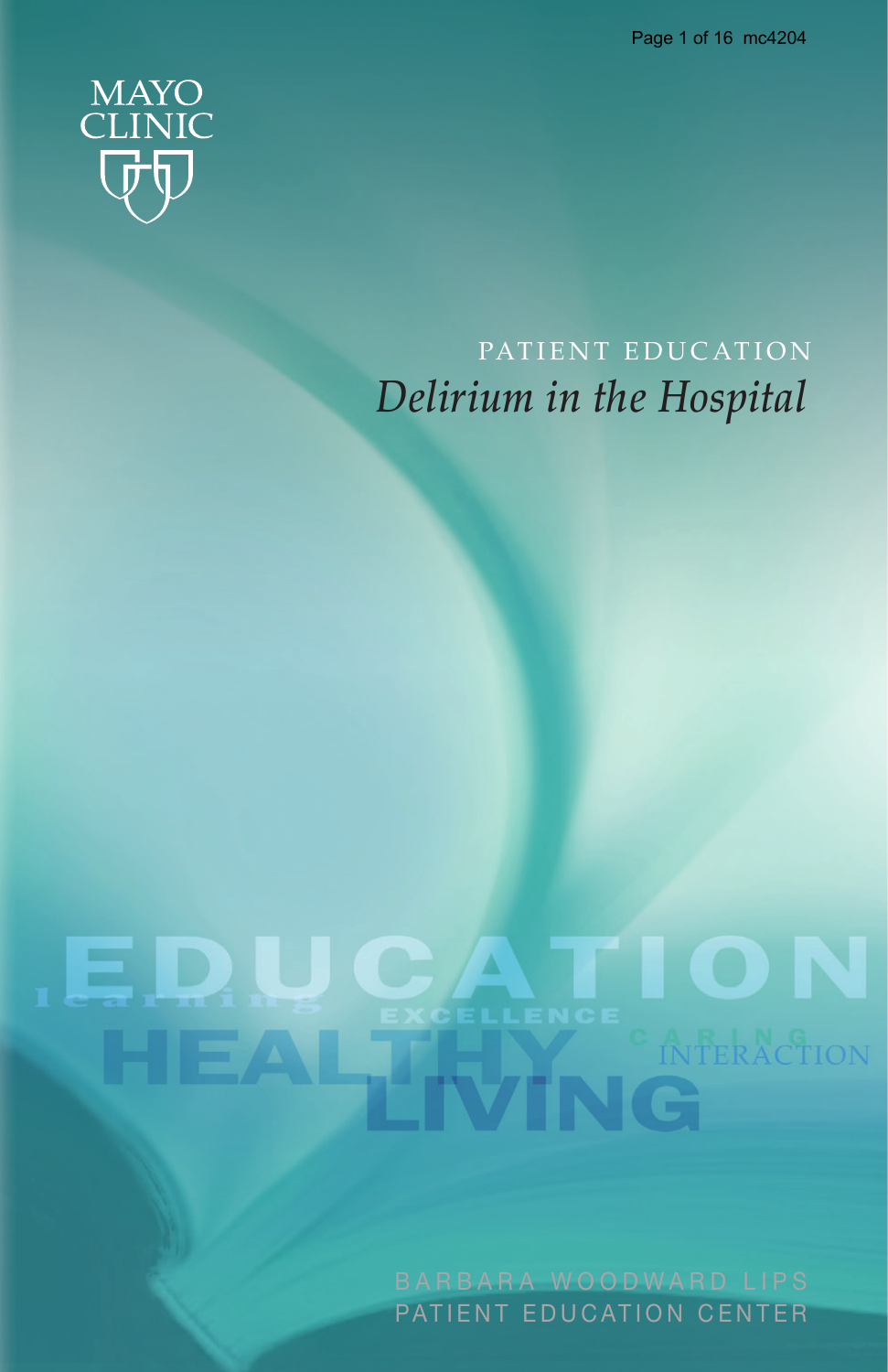Page 2 of 16 mc4204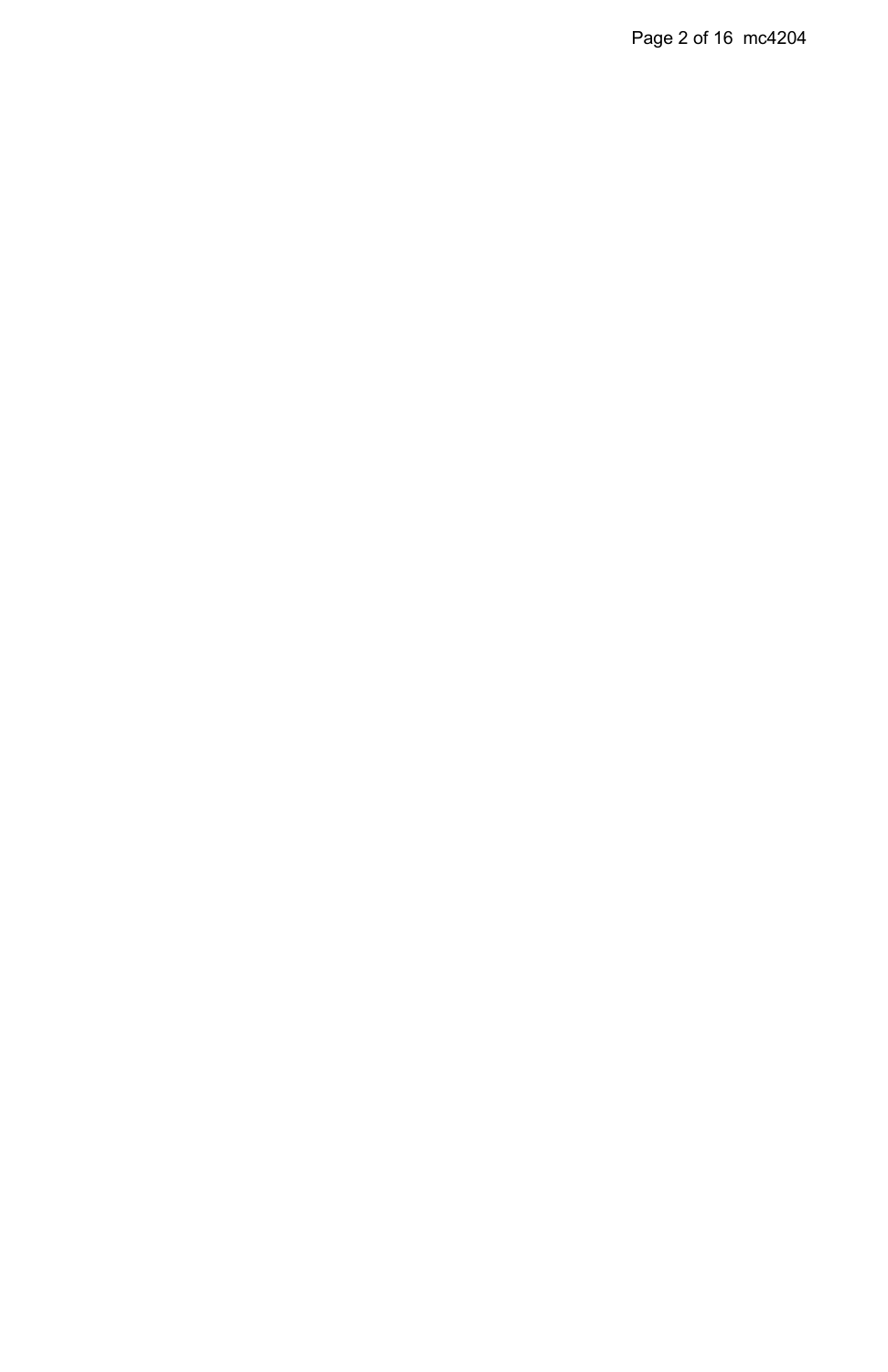# About Delirium

Your loved one's health care team has determined your loved one is at risk for delirium.

Delirium is a change in someone's thinking and behavior. It is a serious disturbance in mental abilities. A person who develops delirium may:

- Be confused about who and where they are.
- Have difficulty paying attention, remembering things or speaking.
- Have difficulty recognizing familiar faces.
- Show little desire to interact with other people or activities.
- Talk strangely.
- Be agitated and restless.
- Have sudden mood changes.
- Be sleepy and move less.
- Get stuck on certain ideas.
- Refuse care. Refuse to cooperate with health care members.
- Pull at lines, breathing tubes and wires.
- Hallucinate, which means see or hear things that are not really there.
- Have delusions, such as thinking someone is trying to hurt him or her.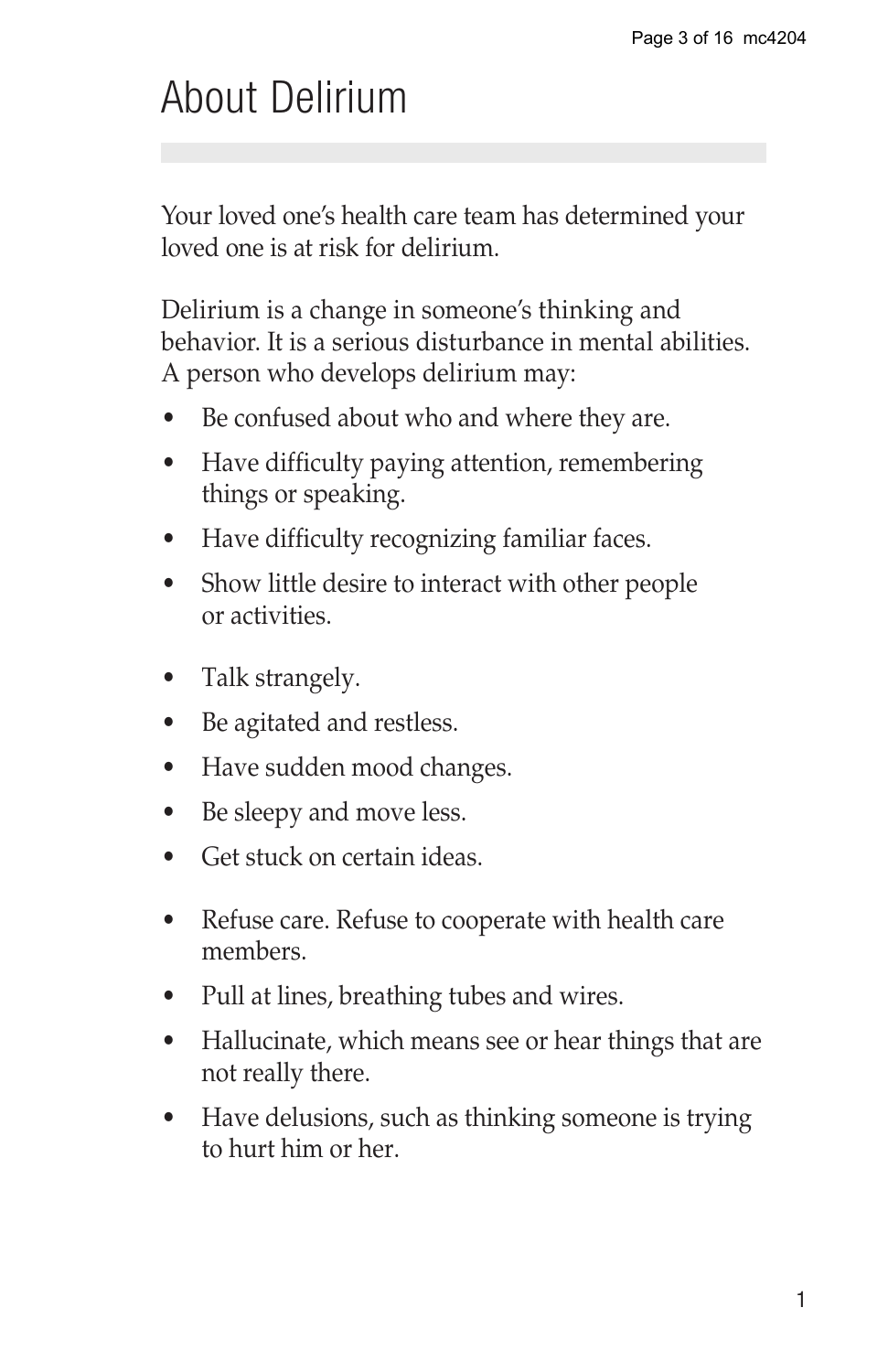A change in thinking and behavior can happen on any day, even on the first day in the hospital. Delirium usually starts quickly—within hours or a few days. It can last for a little while or a long while. Symptoms may come and go. They can get better or worse from day to day. It's possible to have delirium even after leaving the hospital. If this happens, be sure to tell the health care team.

Confused thinking and behavior often can be traced to one or more causes. It can come from a severe or chronic illness. It also can come from changes in metabolic balance, such as low sodium. And it can come from pain, lack of sleep, medication, infection, surgery, or alcohol or drug intoxication or withdrawal.

Because symptoms of delirium and dementia can be similar, input from a family member or caregiver may be important for a doctor to make an accurate diagnosis.

The health care team can help you understand delirium and teach you how to give support.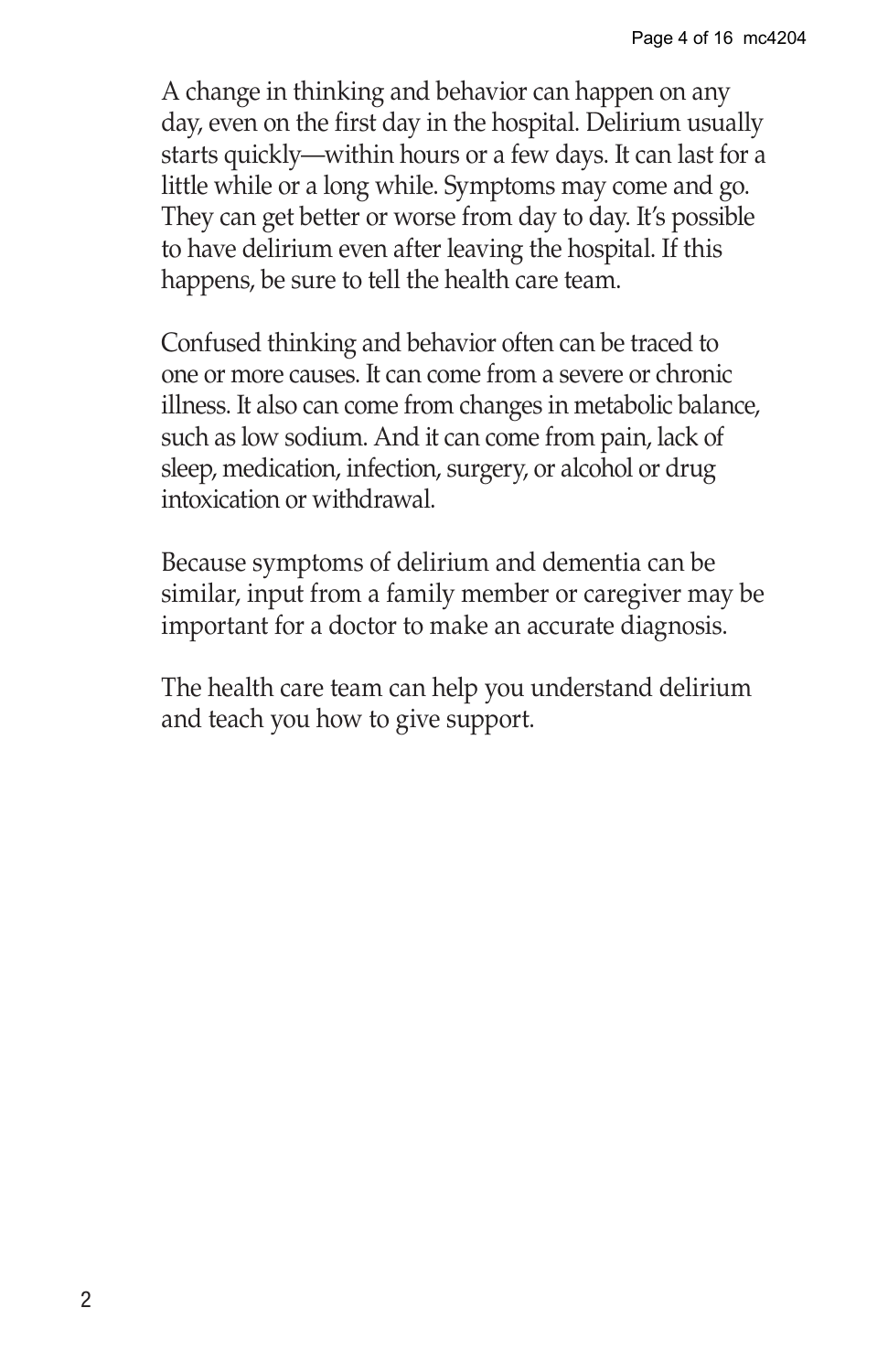### Causes of Delirium in the Hospital

Delirium is more common in older adults. However, it can affect people of all ages. Any condition that results in a hospital stay can cause delirium. This is true especially after surgery or while someone is in intensive care. There are many causes of delirium. But the main causes are medical and related to surroundings.

#### Medical causes

The following medical causes can lead to delirium:

- Illness or injury that causes an admission to the intensive care unit (ICU).
- Sepsis, a condition caused by the body's response to an infection.
- Diseases, such as those in the lungs, heart, kidneys, and liver.
- Conditions that cause the brain to receive less oxygen.
- Need for mechanical ventilation.
- Malnutrition or dehydration.
- Infections.
- Changes in the levels of certain things in the blood, such as pH and electrolytes.
- Medication and possible side effects of medications.
- Pain.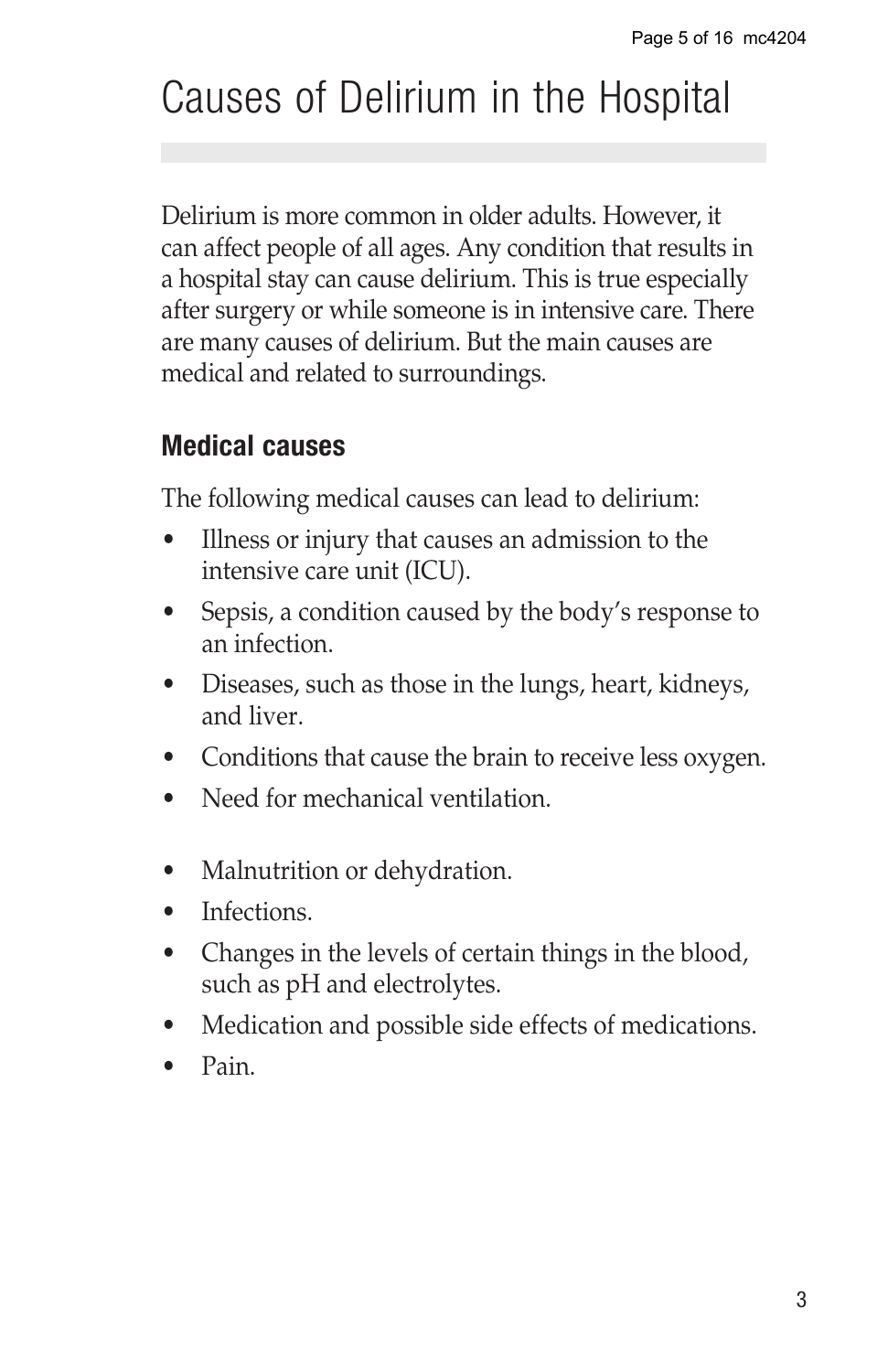### Environmental causes

The following environmental causes can lead to delirium:

- Changes in sleep patterns.
- Being in an environment that is not familiar.
- Visual or hearing impairments.
- Being less active.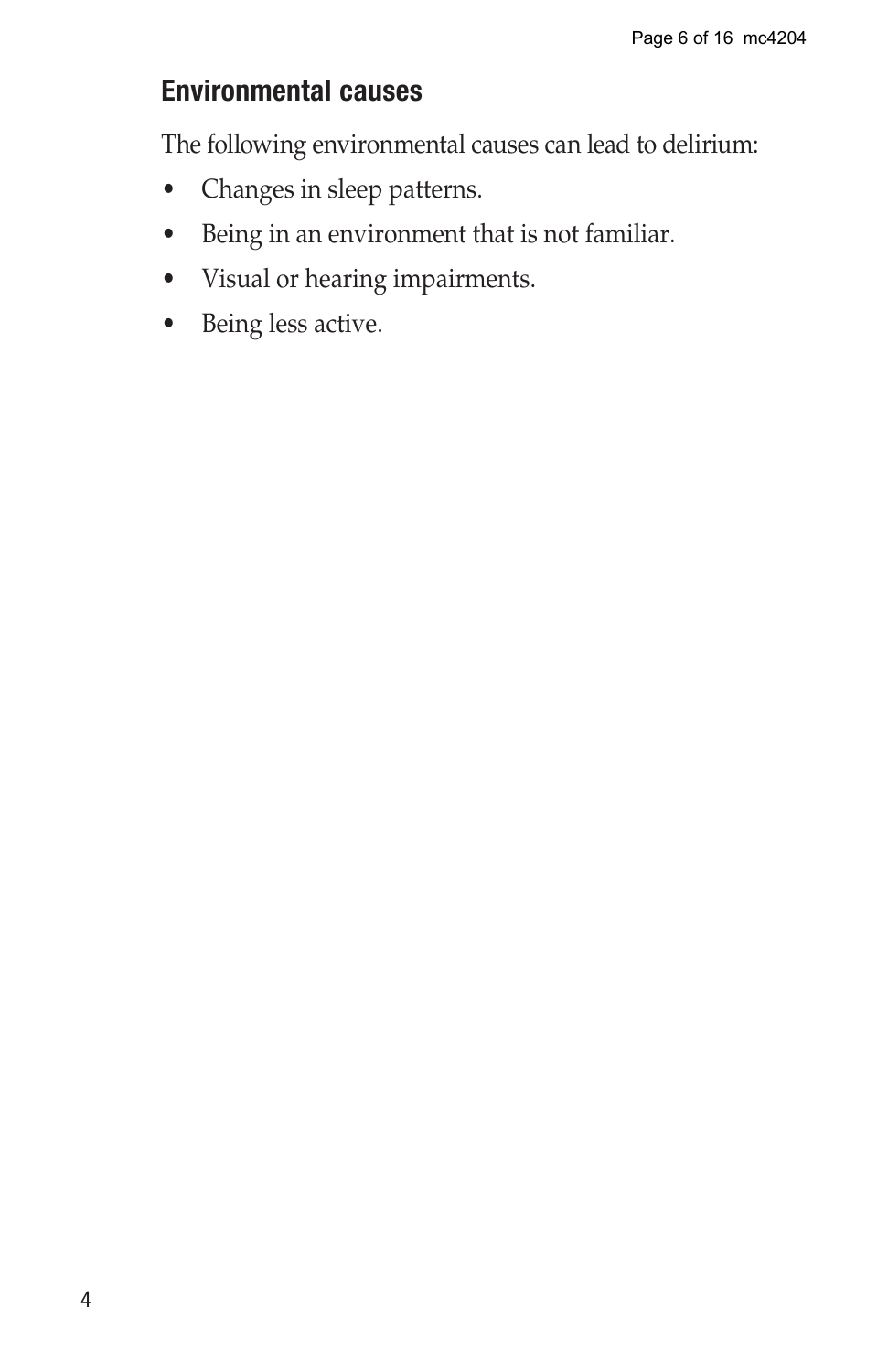### Support Your Loved One

You and the care team can take steps to lower the risk of delirium.

#### Steps the care team takes to lower the risk of delirium

The health care team first treats your loved one's medical condition and side effects. They also take steps to encourage a normal daytime and nighttime routine.

During the hospital stay, the care team may do the following:

- Treat pain and discomfort.
- Limit sedation to help keep your loved one more focused and able to communicate.
- Talk to your loved one throughout the day about his or her surroundings.
- Use occupational therapy services to help your loved one's thinking process and with self-care tasks.
- Use physical therapy services to help with strength and movement.
- Raise the blinds, open the curtains, and make the hospital room light during the day.
- Recommend to take only a short nap during the day and avoid caffeine.
- Lower blinds, close curtains and make the room darker for sleep. To help with sleep, the team also may limit guests in the room around bedtime.
- Offer ear plugs, headphones, sleep masks, a warm blanket, or all of these.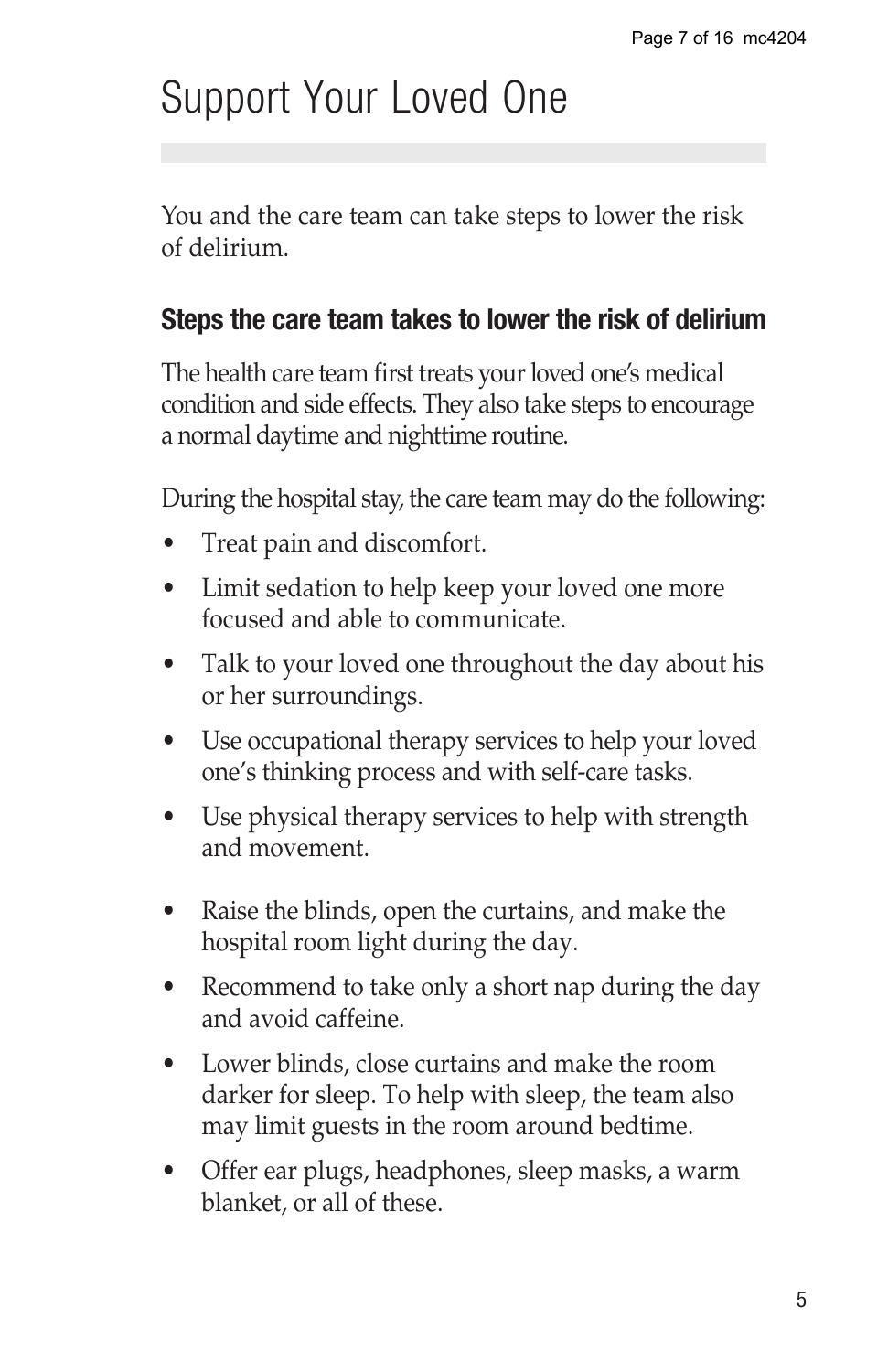- Make sure eye glasses and hearing aids are being used, which can help someone interact better with surroundings.
- Keep familiar and favorite objects and pictures around, but avoid a cluttered environment.
- Use white boards in the room to remind your loved one where he or she is and what day it is. And use a white board to help teach family and friends how to communicate with their loved one.
- Start a diary to record your loved one's activity while in the hospital.
- Use dog therapy, music therapy or aroma therapy.

#### Steps friends and family can take to lower the risk of delirium

The following are things you can do to support your loved one. Your support may help lower the risk of delirium or lessen how long your loved one has delirium.

- If glasses or hearing aids are used, bring in these items. Let the health team know these items are available.
- Bring items from home, such as family pictures, books, favorite music, pets if given hospital permission, and other comfort items.
- Add to the diary about your loved one's hospital stay. Include information about the daily schedule, any changes to the diagnosis, activities you do together, visitors, and so forth.
- Be engaged and advocate for your loved one when his or her care team does hospital rounds.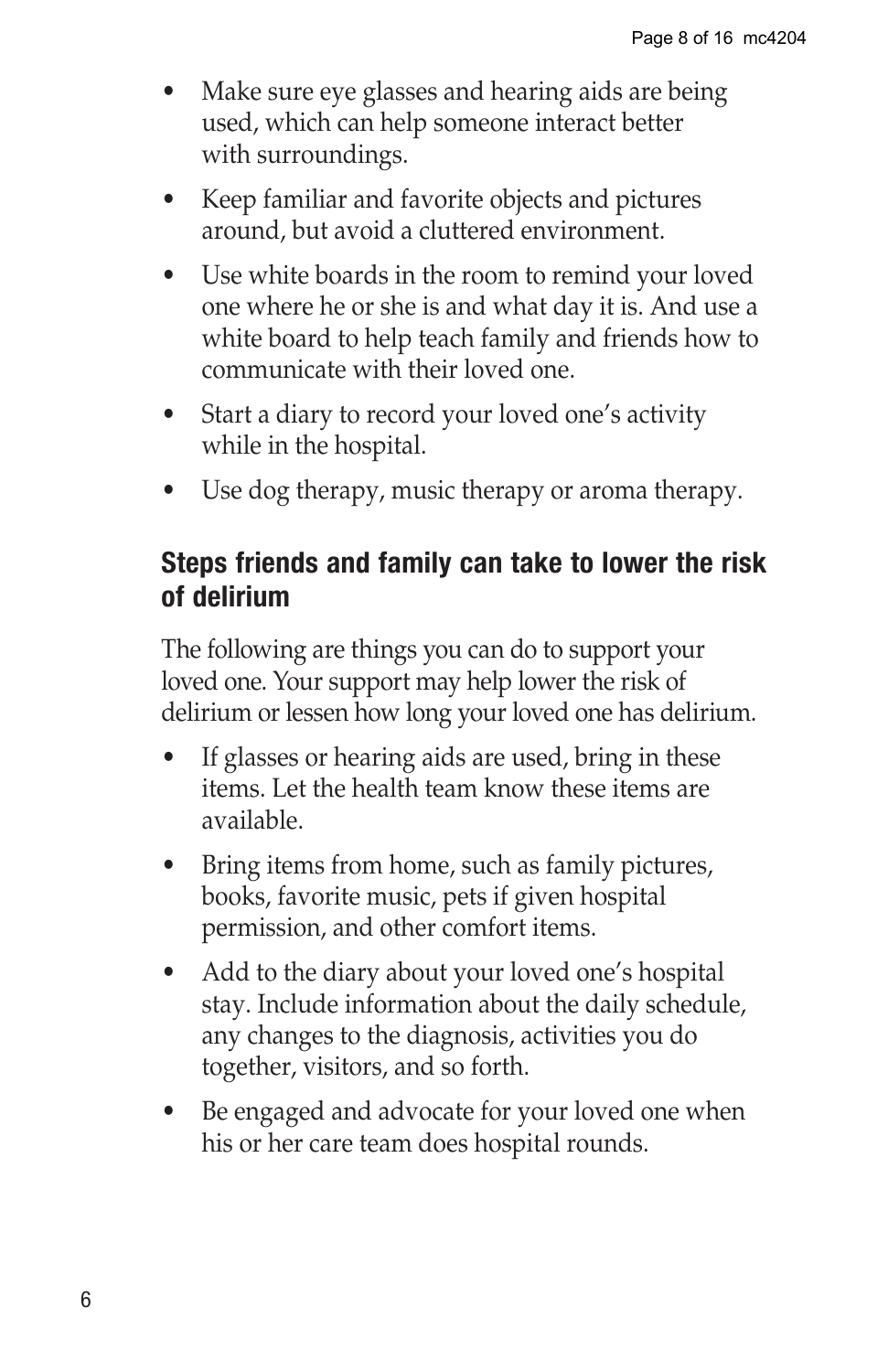- Talk to your loved one using short, simple sentences.
- Frequently give reminders about what has been happening. Explain the surroundings and mention what time and day it is.
- Be calm and reassuring. Tell your loved one he or she is safe and cared for.
- Don't argue or disagree. If your loved one is upset, gently ask for the reason. Tell the health team what your loved one is upset about.
- Ask a health care team member to let you know what care tasks could be done by you or other family members.
- Ask a health care team member how much your loved one can safely move about.
- Provide distractions, such as favorite TV shows, movies and music. But first ask the health care team whether this may be too tiring.

**Note:** If your loved one can't ask for programs to be on or off, then be sure you turn on only relaxing programs.

• During the night, when your loved one should be sleeping, limit activities that may prevent restful sleep. For example, don't make phone calls or watch TV in the hospital room.

Be sure to take care of yourself. Spend time outside the hospital. Try to be away from the room at times and get some rest as well.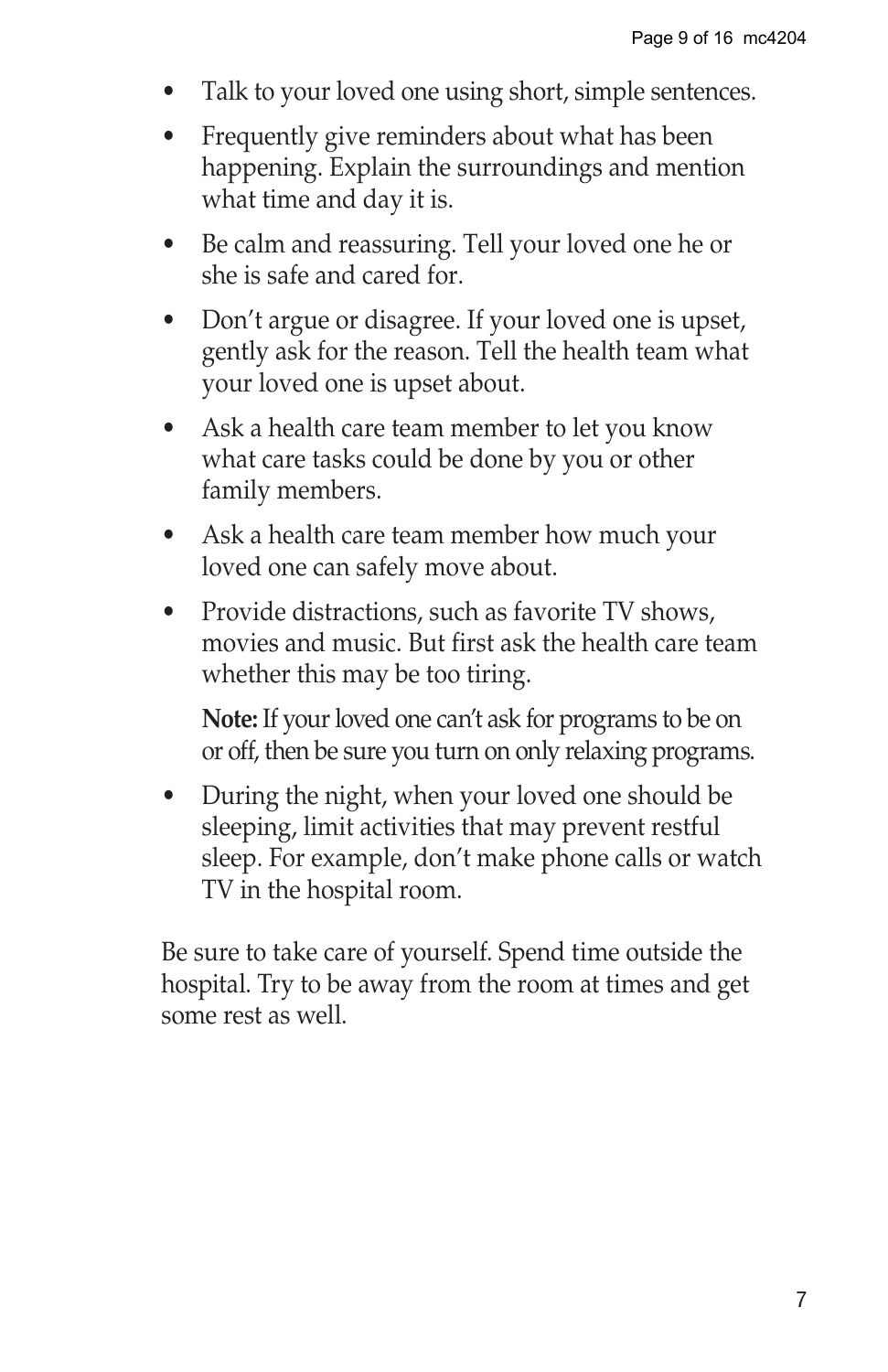## Long-Term Effects of Delirium

If delirium develops, it may last a few hours or as long as several weeks or months.

How soon and how much a recovery takes place may depend on health conditions present before delirium took place. For example, someone who had a serious illness before delirium set in may not fully recover from it. This also may be true for a person who had trouble thinking, perhaps with dementia. He or she now may have new or worse troubles with memory and thinking.

People who have a serious illness and delirium may have the following long-term health effects:

- Trouble with memory, focus and communication.
- Increased risk for hospital-related infections and longer hospital stays.
- Trouble with self-care.
- Trouble interacting with others.
- Need for long-term care at a health care facility, such as a nursing home.
- Higher risk of death.
- Changes in emotional and mental health.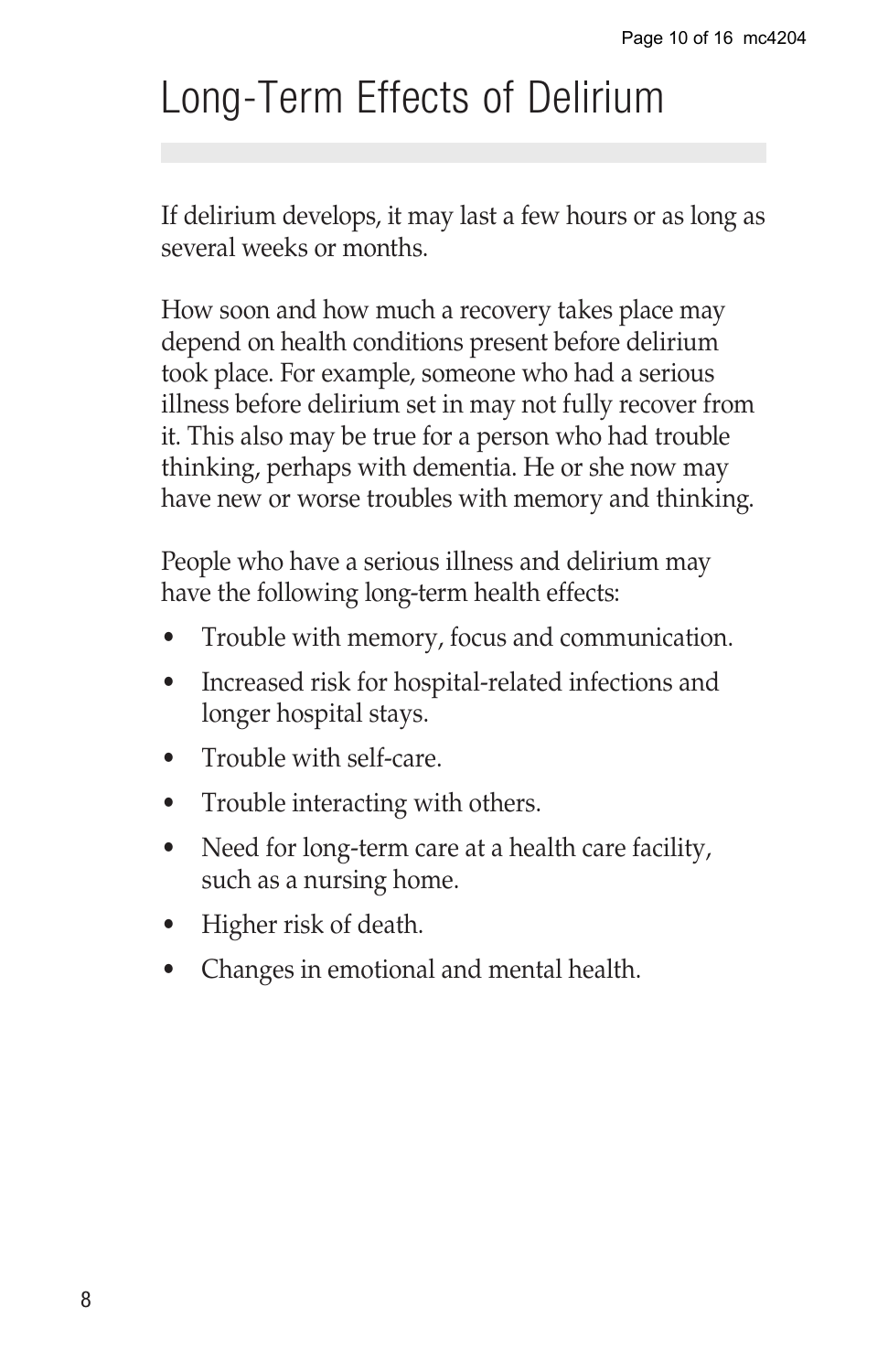Delirium also increases the risk for post-intensive care syndrome, also called PICS. It is a health problem that happens after a serious illness or after time spent in an intensive care unit. People who suffer from this condition may have:

- Muscle weakness, pain and fatigue.
- Trouble with memory and thinking clearly.
- Depression, anxiety, flashbacks, trouble falling asleep, and nightmares.

If you see signs of these side effects or your loved one shares concerns that sound like them, let the health care team know right away.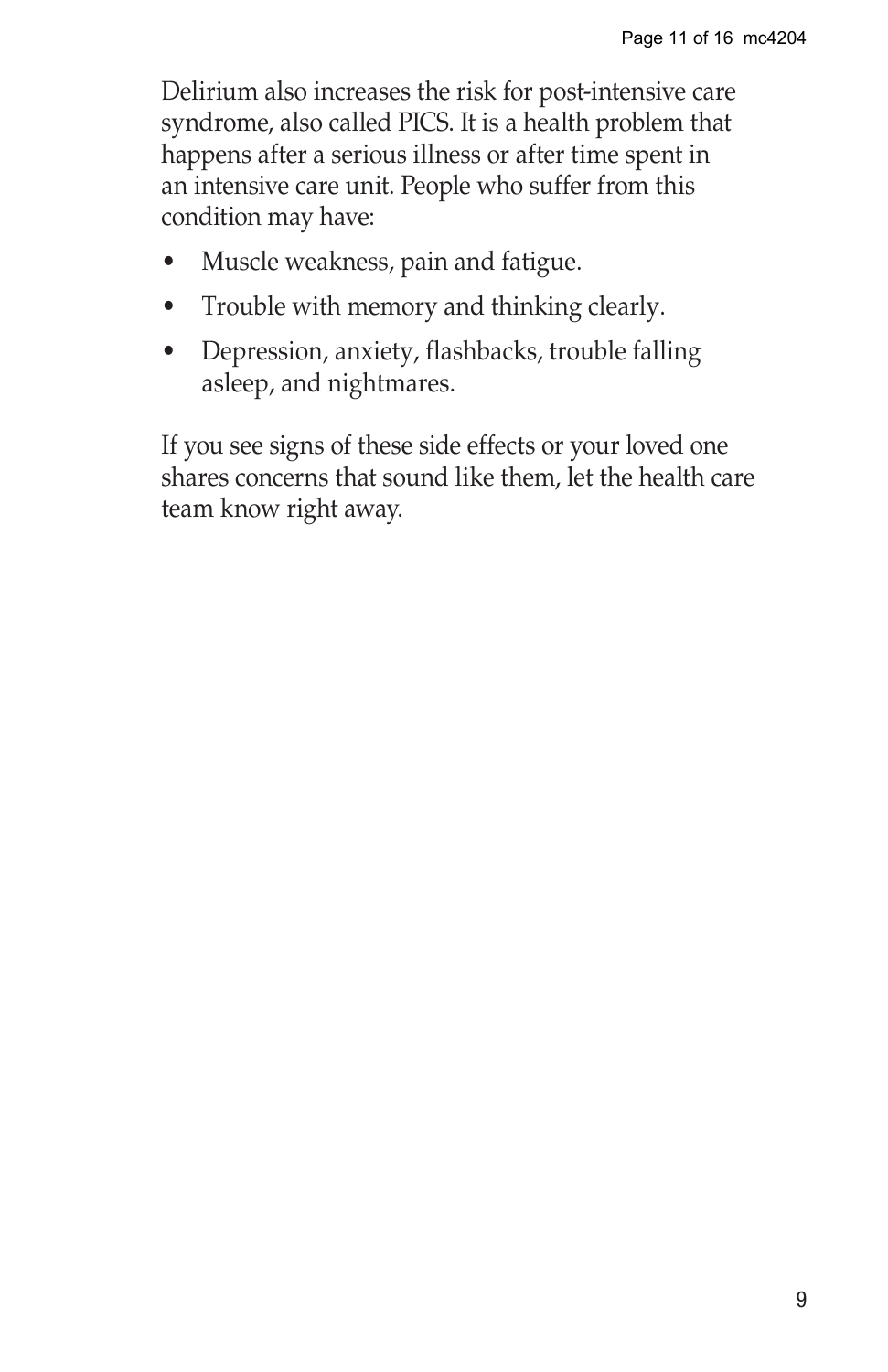# Taking Care of Yourself

Having someone in the hospital can feel overwhelming. You may be especially concerned if your loved one is at greater risk for delirium. You may worry about him or her and feel anxious about what might happen. These are all normal feelings. The health care team is here to help you.

Remember to take care of yourself so that you can support your loved one. Take a break once in a while. Ask another family member or friend to relieve you. Make sure you get enough sleep and also eat well. Be sure to talk with the care team about your concerns and ask questions at any time.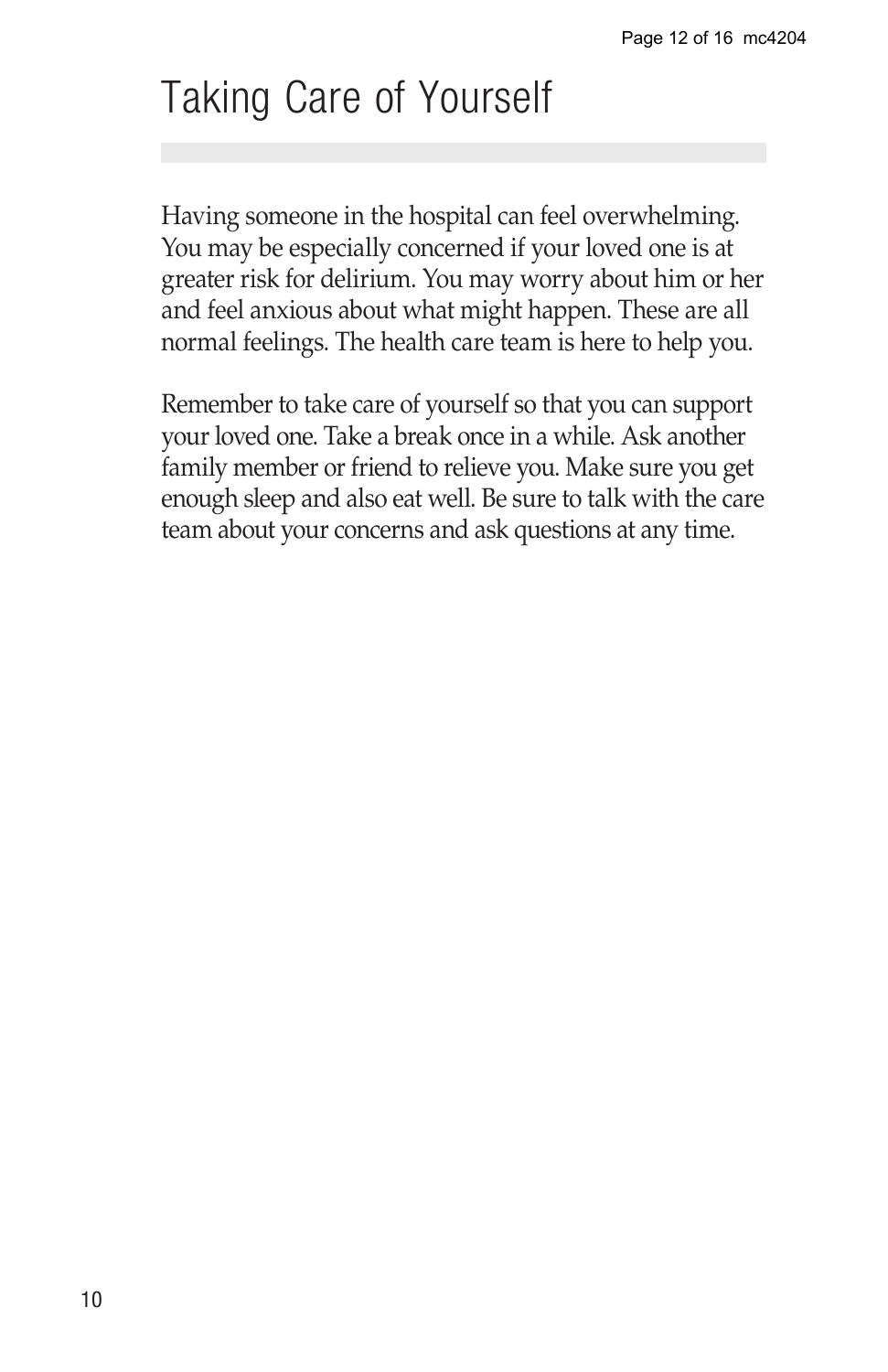### Notes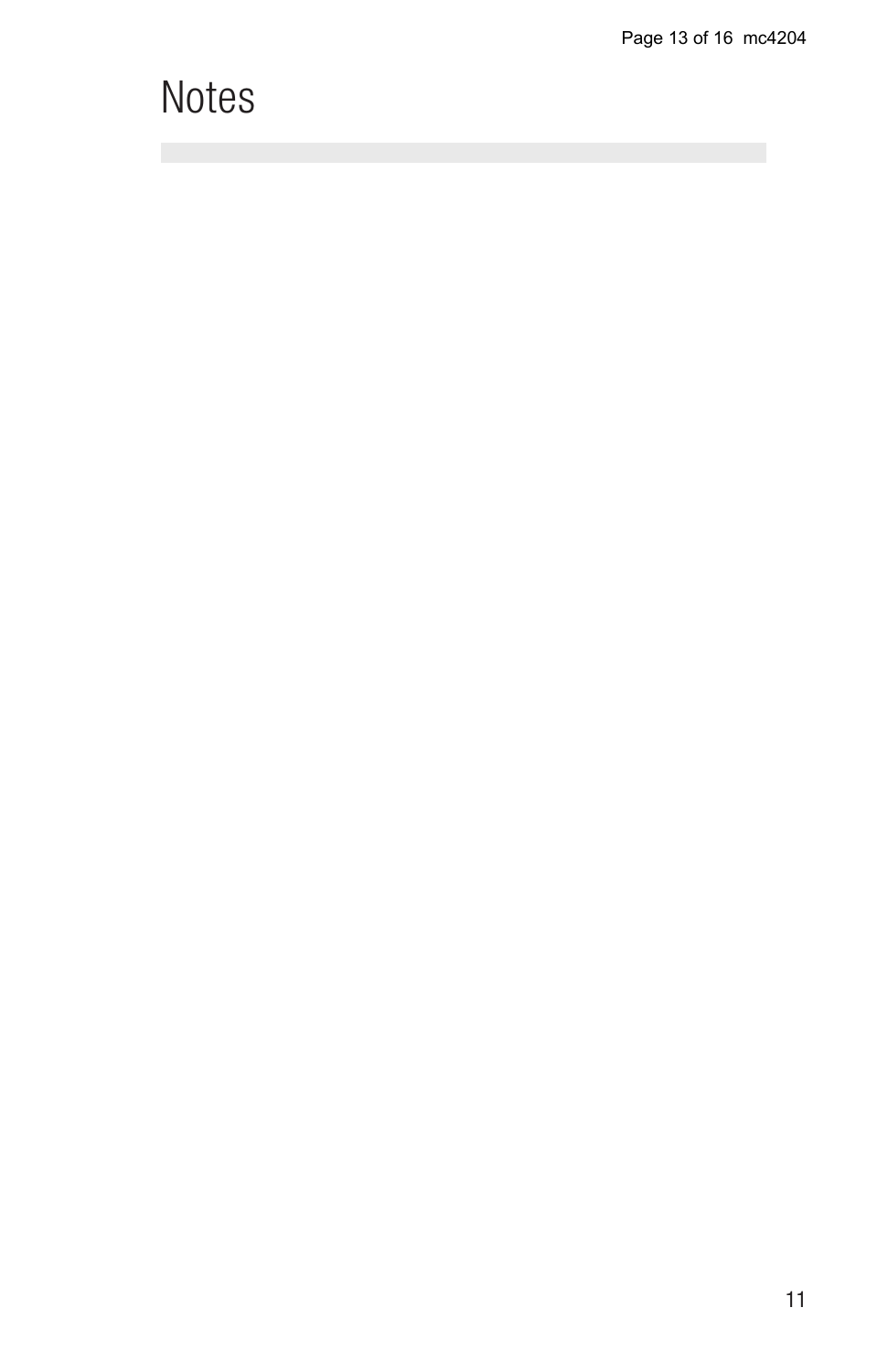### Notes